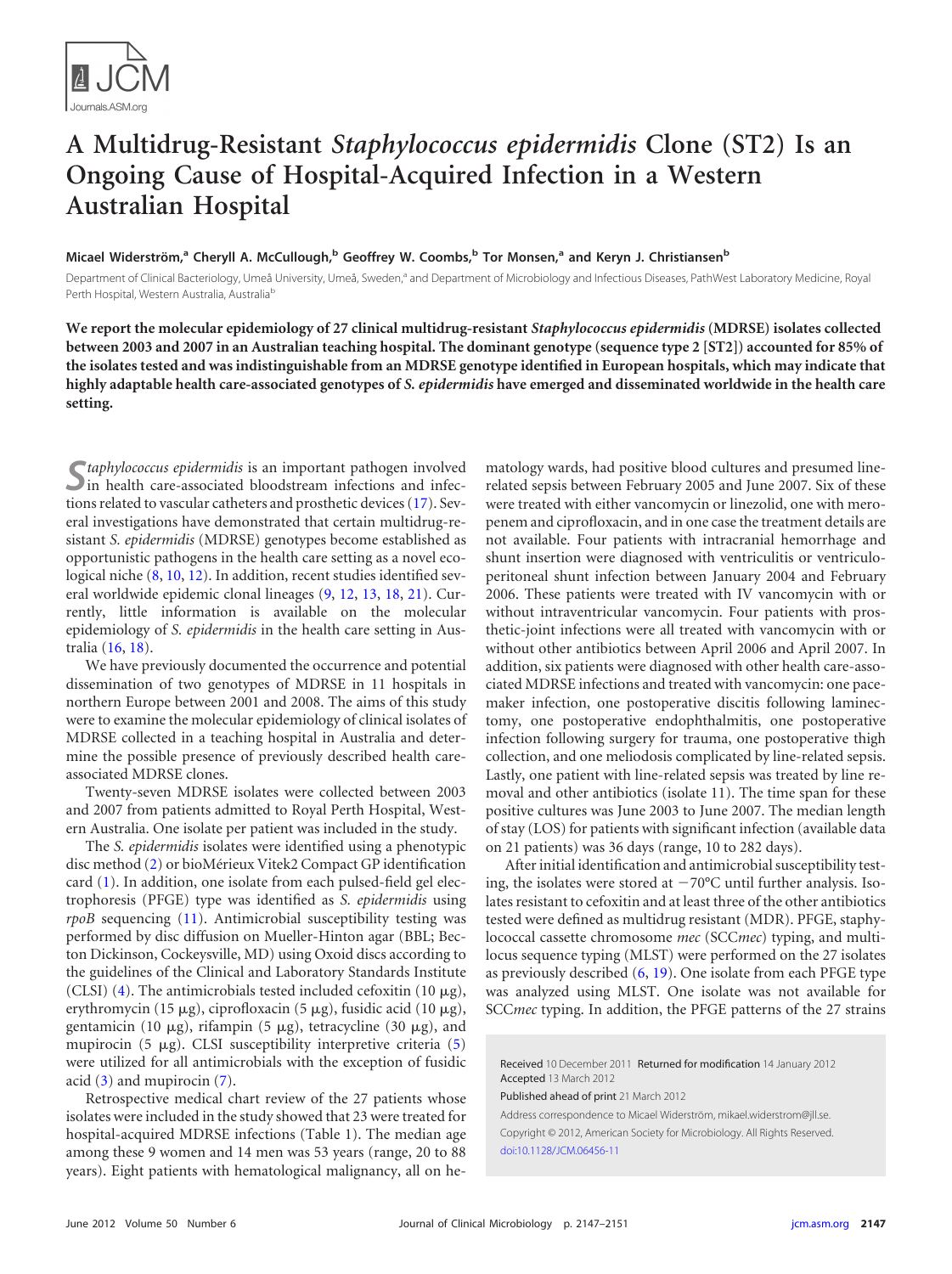|                         |                                                                   |                                        |                                  |             |                     |                                                   | TABLE 1 Epidemiological and clinical data for the 27 methicillin-resistant Staphylococcus epidermidis isolates included in the study in order of appearance in Fig. 1 <sup>c</sup> |                  |                              |                             |
|-------------------------|-------------------------------------------------------------------|----------------------------------------|----------------------------------|-------------|---------------------|---------------------------------------------------|------------------------------------------------------------------------------------------------------------------------------------------------------------------------------------|------------------|------------------------------|-----------------------------|
|                         | Isolate                                                           |                                        |                                  |             | Patient             |                                                   |                                                                                                                                                                                    |                  |                              |                             |
|                         | PFGE                                                              | S <sub>T</sub>                         |                                  |             | Gender and          | Underlying                                        |                                                                                                                                                                                    | Admission LOS    | Antibiotic treatment         |                             |
| $\overline{\mathsf{a}}$ | type                                                              | SCCmec type<br>$\operatorname{type}^b$ | Antibiogram result               | Source      | age $(\mathrm{yr})$ | condition                                         | Diagnosis                                                                                                                                                                          | (no. of days/yr) | Preculture                   | Postculture                 |
| 1 <sup>a</sup>          |                                                                   | $\rm IV$ (2B)<br>$\overline{5}$        | <b>CIP ERY GEN</b>               | Blood       | $\lessapprox$       | $\tilde{M}$                                       | Presumed line-related                                                                                                                                                              | NA/2006          | Ž                            | $\lesssim$                  |
| $\sim$                  |                                                                   | III (3A&5)                             | <b>CIP ERY GEN</b><br><b>MUP</b> | Knee tissue | F 58                | Osteoarthritis                                    | Septic total knee<br>sepsis                                                                                                                                                        | 27/2006          | CEF                          | VAN                         |
|                         |                                                                   |                                        | <b>MUP</b>                       |             |                     |                                                   | replacement                                                                                                                                                                        |                  |                              |                             |
| 3                       | $\Box$                                                            | $\rm IV$ $(2B)$                        | CIP ERY FUS GEN                  | Blood       | F63                 | Burkitt's                                         | Line-related sepsis                                                                                                                                                                | 39/2006          | TZP AZM                      | MEM CIP                     |
|                         |                                                                   | $\rm{IV}$ (2B)                         | CIP ERY FUS GEN                  | Blood       | M 48                | lymphoma<br><b>AML</b>                            | Line-related sepsis                                                                                                                                                                | 23/2006          | TZP                          | VAN                         |
| 4 rv                    | $\begin{array}{c} \n\Box \quad \Box \quad \end{array}$            | $\rm IV$ $(2B)$                        | CIP ERY FUS GEN                  | Blood       | M 29                | Heart transplant,                                 | Septic thrombophlebitis                                                                                                                                                            | 16/2006          | <b>SXTTIM</b>                | VAN                         |
|                         |                                                                   |                                        | <b>MUP</b>                       |             |                     | idiopathic                                        | second to pacemaker                                                                                                                                                                |                  |                              |                             |
| $\circ$                 | $\square$                                                         | $\rm{IV}$ (2B)                         | CIP ERY FUS GEN                  | Blood       | F72                 | myopathy<br><b>AML</b>                            | Line-related sepsis<br>insertion                                                                                                                                                   | 24/2006          | None                         | LZD                         |
|                         |                                                                   |                                        | <b>MUP</b>                       |             |                     |                                                   |                                                                                                                                                                                    |                  |                              |                             |
| $\overline{ }$          | $\Box$                                                            | $\rm{IV}$ (2B)                         | CIP ERY FUS GEN                  | Blood       | M <sub>56</sub>     | Multiple myeloma,<br>allogeneic stem              | Line-related sepsis                                                                                                                                                                | 37/2007          | $\lesssim$                   | FEP VAN                     |
|                         |                                                                   |                                        |                                  |             |                     | cell transplant,<br>GVHD                          |                                                                                                                                                                                    |                  |                              |                             |
| $\infty$                | $\Box$                                                            | $\rm{IV}$ (2B)                         | CIP ERY FUS GEN<br>MUP RIF       | Blood       | M <sub>19</sub>     | ALL, bone marrow<br>transplant                    | Line-related sepsis                                                                                                                                                                | 47/2007          | $\lessapprox$                | VAN                         |
| $\sigma$                |                                                                   | $\rm{IV}$ (2B)                         | CIP ERY FUS GEN                  | Blood       | $\rm M$ 67          | <b>AML</b>                                        | Line-related sepsis                                                                                                                                                                | 36/2007          | TZP                          | FEP LZD VAN                 |
| 10                      | $\begin{array}{c} \n\Box \quad \Box \quad \Box \quad \end{array}$ | $\rm IV$ $(2B)$                        | CIP ERY FUS GEN                  | Hip tissue  | ${\rm F} \, 88$     | Total hip                                         | Septic total hip                                                                                                                                                                   | 63/2007          | CFZ CIP TIM                  | LZD TZP VAN                 |
|                         |                                                                   |                                        | MUP                              |             |                     | replacement                                       | replacement                                                                                                                                                                        |                  | TMP                          |                             |
| $\Box$                  | $\Box$                                                            | $\rm IV$ (2B)<br>$\sim$                | CIP ERY FUS GEN                  | Blood       | M 37                | Metastatic                                        | Continuing fever, IV                                                                                                                                                               | 18/2007          | FCX                          | GEN MEM TIM line            |
|                         |                                                                   |                                        |                                  |             |                     | Staphylococcus<br>carcinoma,                      | line in situ                                                                                                                                                                       |                  |                              | removed                     |
| 12                      | ≏                                                                 | $\rm IV$ $(2B)$                        | CIP ERY FUS GEN                  | Hip liquid  | M <sub>63</sub>     | Metastatic renal<br>aureus sepsis                 | Thigh collection                                                                                                                                                                   | 12/2006          | None                         | VAN                         |
|                         |                                                                   |                                        | <b>MUP</b>                       |             |                     | cell carcinoma                                    | postsurgery to femur<br>for metastic lesion                                                                                                                                        |                  |                              |                             |
| $13^a$                  | ≏                                                                 | $\rm{IV}$ (2B)                         | CIP FUS MUP                      | Bone        | M 85                | Diabetes mellitus                                 | Necrotic bone from 3rd                                                                                                                                                             | O/P/2005         | $\stackrel{\triangle}{\geq}$ | CIP DOX                     |
|                         |                                                                   |                                        |                                  |             |                     | foot infection                                    | metatarsal head                                                                                                                                                                    |                  |                              |                             |
| $\overline{14}$         | $\Box$                                                            | $\rm IV$ $(2B)$                        | CIP ERY FUS GEN<br><b>MUP</b>    | Hip tissue  | F54                 | Hemiarthroplasty                                  | Septic hemiarthroplasty                                                                                                                                                            | 70/2006          | TIM VAN<br>AMC CRO           | MEM TIM VAN                 |
| $\overline{5}$          | $\Box$                                                            | $\rm{IV}$ (2B)                         | CIP ERY FUS GEN<br>MUP           | Disc tissue | M 42                | Laminectomy                                       | Discitis postsurgery                                                                                                                                                               | 24/2006          | <b>CFZLEX</b>                | VAN                         |
| $16^a$                  | $\Box$                                                            | $\rm{IV}$ (2B)                         | CIP ERY FUS GEN                  | Bone        | F51                 | ALL, bone marrow                                  | GVHD, manibular                                                                                                                                                                    | 106/2007         | AMC CIP CRO                  | AMB, no anti-staphylococcal |
|                         |                                                                   |                                        | <b>MUP</b>                       |             |                     | transplant                                        | surgical debridement<br>mucormycosis,                                                                                                                                              |                  | MEM TZP<br>FEP LZD           | therapy added               |
|                         |                                                                   |                                        |                                  |             |                     |                                                   | on date of positive                                                                                                                                                                |                  | <b>VRC</b>                   |                             |
|                         |                                                                   |                                        |                                  |             |                     |                                                   | culture; no other<br>obvious source                                                                                                                                                |                  |                              |                             |
| $\overline{17}$         | $\hfill \Box$                                                     | IV $(2B)$                              | <b>CIP ERY FUS</b><br>MUP TET    | Blood       | M 20                | severe cutaneous<br>AML, stem cell<br>transplant, | Febrile illness                                                                                                                                                                    | NA/2005          | Ź                            | $\lesssim$                  |
|                         |                                                                   |                                        |                                  |             |                     | GVHD                                              |                                                                                                                                                                                    |                  |                              |                             |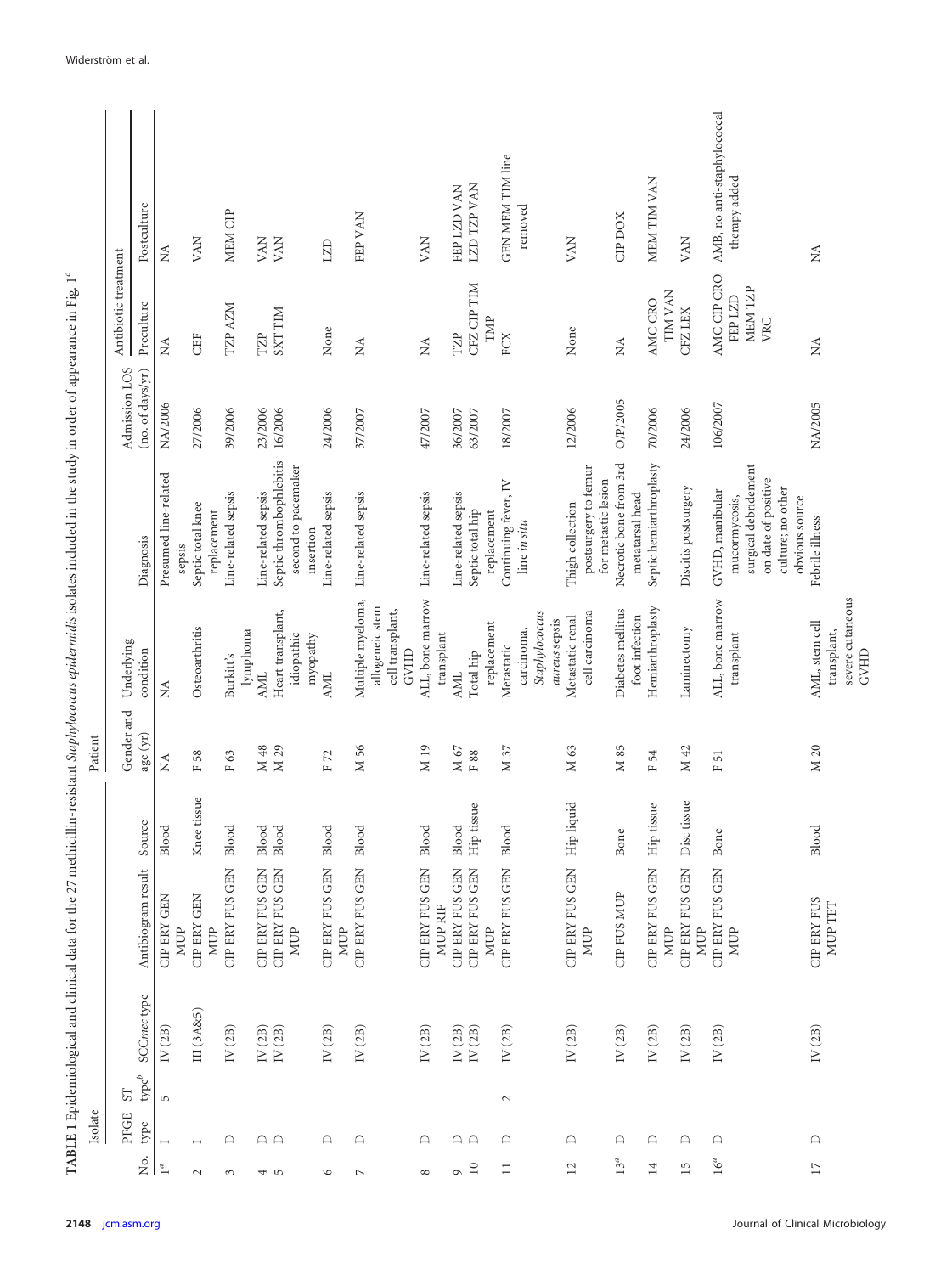| $\frac{8}{2}$ | ≏ |        | IV(2B)                                          | CIP ERY FUS GEN Blood<br>MUP                                                                                                         |                    | M 22            | ALL, blood stem                                  | Line-related sepsis                                               | 282/2007 | <b>CIP MEM TZP</b>    | LZD                                          |
|---------------|---|--------|-------------------------------------------------|--------------------------------------------------------------------------------------------------------------------------------------|--------------------|-----------------|--------------------------------------------------|-------------------------------------------------------------------|----------|-----------------------|----------------------------------------------|
| 19            | Ξ | $\sim$ | III (3A&5)                                      | CIP ERY FUS GEN<br>RIF                                                                                                               | Blood              | F39             | cell transplant<br>Meliodosis                    | Line-related sepsis                                               | 25/2007  | <b>MEM</b>            | VAN                                          |
| 20            | ゥ |        | III (3A) Variant<br>SCCmercury<br>absent        | ERY FUS GEN<br>MUP                                                                                                                   | Vitreous fluid F77 |                 | Ź                                                | endophthalmitis<br>Postoperative                                  | 10/2003  | Ź                     | OFX CAZ Intravitreal VAN                     |
| $21^a$        | U | $\sim$ | III(3A85)                                       | CIP ERY GEN TET Sclera                                                                                                               |                    | M 73            | scedosporium<br>Lung transplant<br>eye infection | Enucleation of eye                                                | 1/2005   | TRB VRC               | TRB VRC                                      |
| 22            | щ |        | III (3A&5)                                      | CIP ERY FUS GEN Hip<br>MUP RIF                                                                                                       | tissue             | F55             | Rheumatoid<br>arthritis                          | Infected total hip<br>replacement                                 | 108/2007 | FUS RIF               | VAN                                          |
| 23            | щ | $\sim$ | III (3A&5&4)<br>ccrA4B4<br>Extra                | CIP ERY FUS GEN<br>RIF                                                                                                               | CSF                | M 83            | hemorrhage<br>Subarachnoid                       | Ventriculitis                                                     | NA/2004  | LZD MEM<br>VAN        | FEP VAN                                      |
| 24            |   |        | III (3A&5&4)<br>ccrA4B4<br>Extra                | CIP ERY FUS GEN CSF<br>RIF                                                                                                           |                    | M <sub>49</sub> | hemorrhage<br>Subarachnoid                       | VP shunt infection                                                | 32/2004  | MEM VAN               | VAN                                          |
| 25            | щ |        | available<br>Isolate not                        | CIP ERY FUS GEN Leg wound<br>RIF                                                                                                     |                    | M 46            | Trauma, splenic<br>rupture                       | infection requiring<br>amputation of leg<br>Extensive soft tissue | 61/2007  | CIP CLI               | <b>CIP MEM VAN</b>                           |
| 26            |   | 23     | $\rm IV$ $(2B)$                                 | <b>CIPERY MUP RIF</b><br>TET                                                                                                         | CSF                | M 67            | hemorrhage<br>Cerebral                           | Ventriculitis                                                     | 105/2006 | None                  | intraventricular), MEM<br>VAN (IV and<br>LZD |
| 27            |   |        | IV(2B)                                          | <b>CIP GEN MUP</b><br>RIF                                                                                                            | CSF                | F 58            | hemorrhage<br>Subarachnoid                       | Ventriculitis                                                     | 164/2004 | MEM TZP<br><b>VAN</b> | intraventricular)<br>VAN (IV and             |
|               |   |        | <sup>a</sup> Isolate of uncertain significance. | b Performed according to Thomas et al. Allelic profile of the seven housekeeping loci (arcC, aroE, gr, mutS, pyrR, tpi, yqiL) (18a). |                    |                 |                                                  |                                                                   |          |                       |                                              |

lymphoblastic leukemia; AML, acute myeloid leukemia; VP, ventriculoperitoneal; LOS, length of stay; F, female; M. male.

*bc* AMC, amoxicillin-clavulanic acid; AZM, azithromycin; CFZ, cefazolin; FCX, flucloxacillin; FEP, cefepime; CAZ, ceftazidime; CRO, ceftriaxone; LEX, cephalexin; CEF, cephalothin; CIP, ciprofloxacin; CLI, clindamycin; DOX, doxycycline; ERY, erythromycin; GEN, gentamicin: LZD, linezolid; MEM, meropenem; MUP, mupirocin; OFX, ofloxacin; TZP, piperacillin-tazobactam; RIF, rifampin; TET, tetracycline; TIM, ticarcillin-clavulanic acid; TMP, trimethoprim; SXT, trimethoprim-sulfamethoxazole; VAN, vancomycin; AMB, Amphotericin B; TRB, terbinafine; VRC, voriconazole; CSF, cerebrospinal fluid; GVHD, graft versus host disease; NA, none available; ALL, acute MDRSE Clone Causing Hospital-Acquired Infection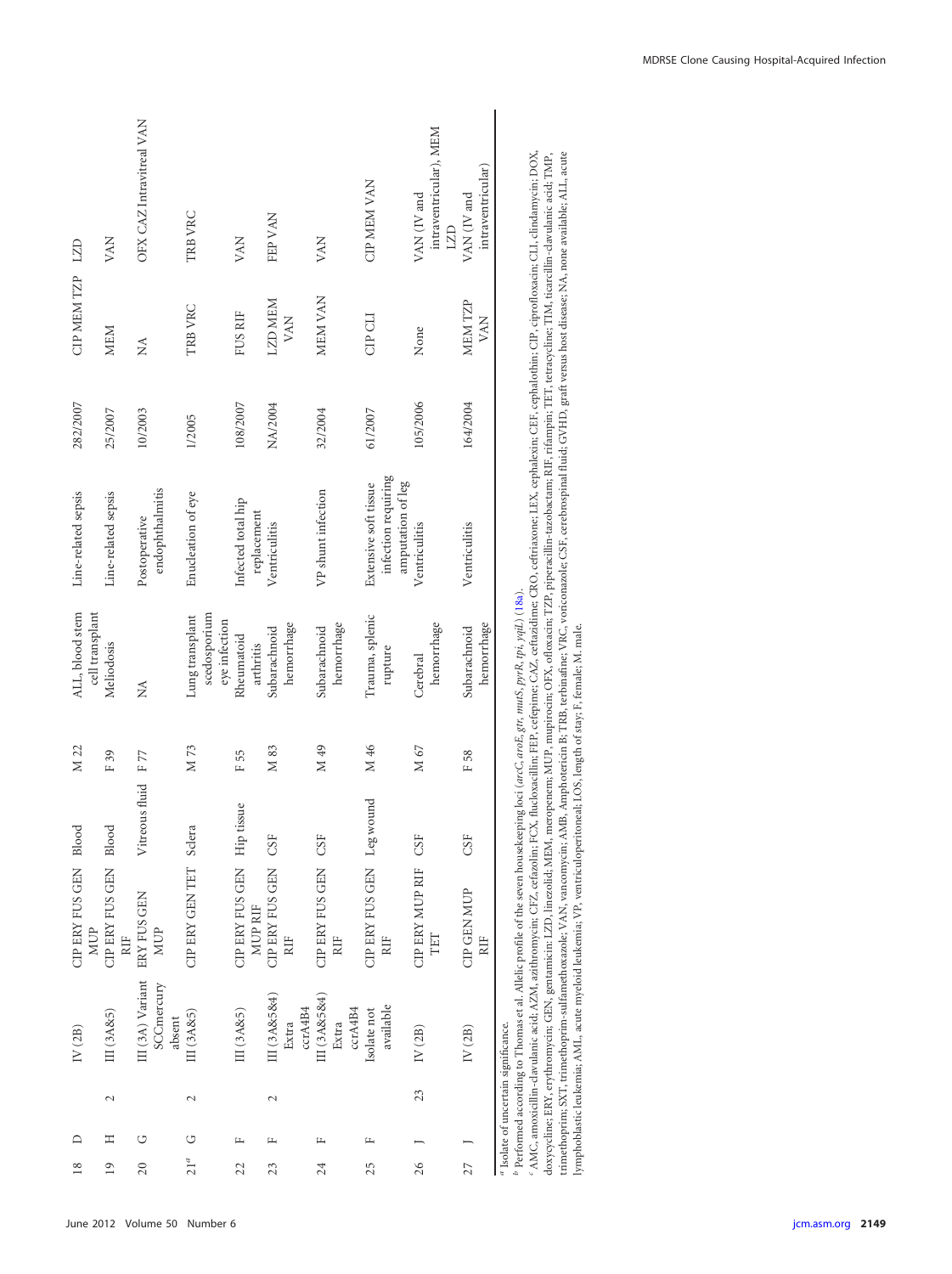

<span id="page-3-0"></span>**FIG 1** Cluster analysis of the genetic similarity of 27 isolates of multidrug-resistant *Staphylococcus epidermidis* using pulsed-field gel electrophoresis (PFGE). The horizontal upper bar represents genetic similarity (percent). The dotted lines in the center represent digitalized transformation of the PFGE-DNA pattern. Source of culture, PFGE type, sequence type (ST), ward, and year of isolation are described in the columns to the right. <sup>a</sup> BMTU, bone marrow transplant unit.

were compared with a previously described compilation of 277 MDRSE isolates collected between 2001 and 2008 at 11 hospitals in northern Europe [\(14,](#page-4-19) [19,](#page-4-17) [20\)](#page-4-20).

DNA macrorestriction analysis of the 27 MDRSE isolates revealed six PFGE types [\(Fig. 1\)](#page-3-0). The predominant PFGE type detected, PFGE type D, consisted of 16 isolates (57%). Four PFGE types (G, H, I, J) contained one or two isolates, and PFGE type F consisted of four isolates [\(Fig. 1\)](#page-3-0). PFGE type D isolates were from patients in six different wards between 2005 and 2007 and accounted for 11 of the 12 blood culture isolates (92%) [\(Fig. 1\)](#page-3-0). Multilocus sequence type 2 (ST2) included four different PFGE types (D, F, G, and H), representing 85% of isolates [\(Fig. 1\)](#page-3-0). PFGE type D was indistinguishable from an MDRSE genotype previously described in two Swedish hospitals [\(19\)](#page-4-17). SCC*mec* characterization, performed on 26 isolates, identified two SCC*mec* types, type III (27%) and type IV (73%). ST2 MDRSE isolates harbored both SCC*mec* types. Type IV SCC*mec* was found in all 16 PFGE type D isolates.

The results document the occurrence and possible endemicity of one PFGE type which represented the majority of the examined *S. epidermidis* isolates. The prevailing genotype in the current study, PFGE type D, was identified among patients treated in six different wards over a 3-year period. Interestingly, all PFGE type D isolates harbored type IV SCC*mec*, which presently is found in the majority of methicillin-resistant *Staphylococcus aureus* (MRSA) strains of community origin [\(15\)](#page-4-21). Furthermore, MLST results showed that four of the six identified genotypes (PFGE types D, F, G, and H) belonged to ST2. This genotype has been detected in strains isolated in as many as 25 different countries across the world [\(18\)](#page-4-6) (http://sepidermidis.mlst.net). A limitation of this study is that the isolates were a convenience sample; hence, it is not possible to determine the burden of disease. A prospective study characterizing all *S.epidermidis* isolates causing health care-associated infections would be necessary to determine the prevalence of this clone.

In summary, this report demonstrates the occurrence, persistence, and potential spread of an MDR genotype of *S. epidermidis* causing health care-associated infections in an Australian teaching hospital. This genotype (ST2) accounted for 85% of isolates tested, was indistinguishable from an MDRSE genotype identified